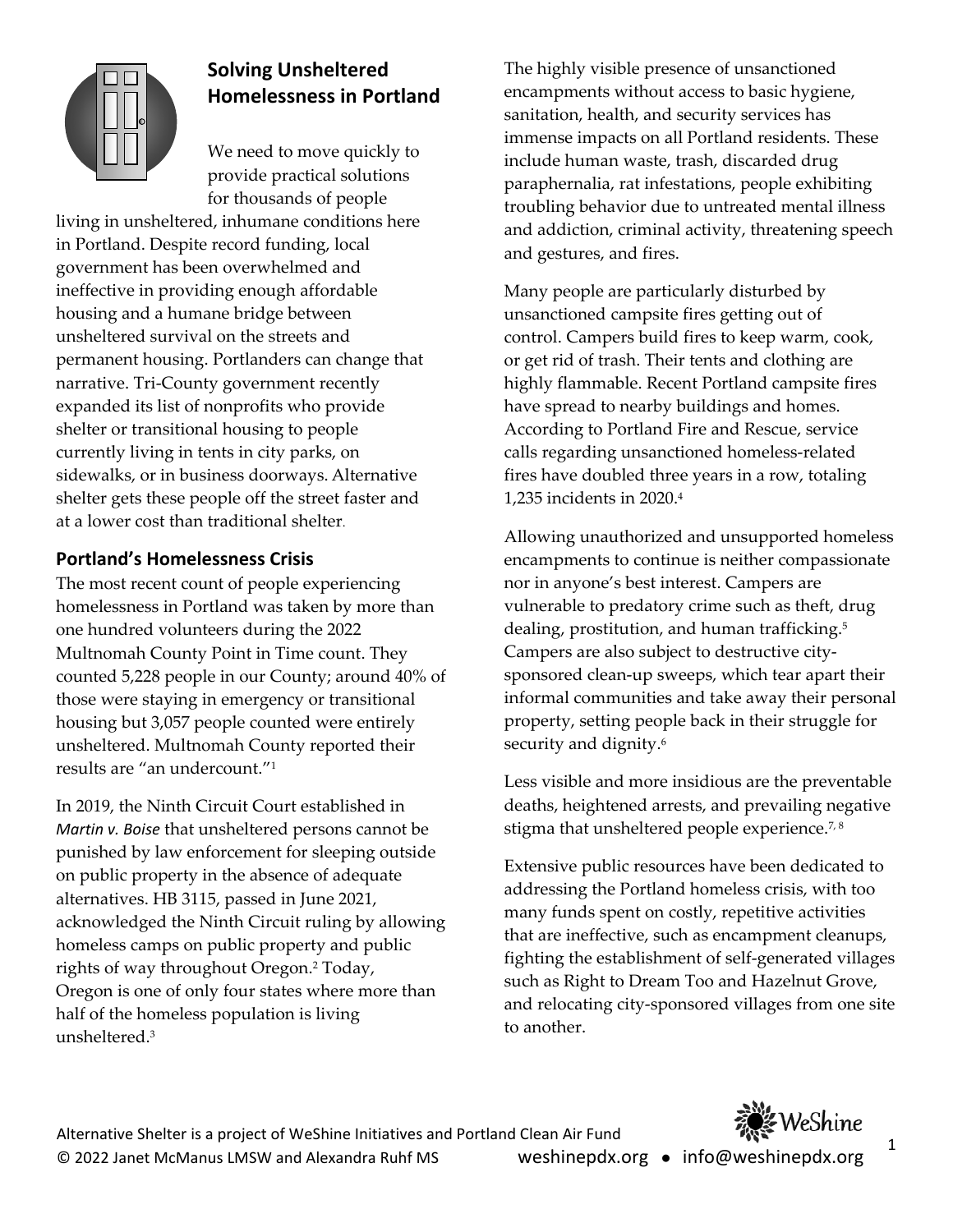## **Why So Many People are Unsheltered Here**

The City of Portland and Multnomah County Joint Office of Homeless Services has over 1,700 available shelter beds with plans to open several hundred more in 2022 and 2023.<sup>9</sup> These will be in addition to the City's planned Safe Rest Villages. Many of these shelter beds will be in congregate settings where individuals sleep on cots or bunks in group quarters.

Because of concerns about their personal safety, fear of theft, noise, and various rules and restrictions, many unsheltered people prefer camping to staying in congregate shelters. If they have a job that requires them to work nights, a lack of access to shelter beds during the day is especially problematic. In the last couple of years, the Joint Office has worked to create alternative shelters in motel units and to make congregate shelter spaces more flexible and welcoming to couples and people with pets.<sup>10</sup>

*Oregonian* reporter Anna Griffin wrote in a 2015 special report on our homeless crisis:

"The root causes of homelessness—societal problems such as mental illness, addiction, and domestic violence—have always existed in the United States. Widespread homelessness has not. The current crisis stems from decisions made over a generation: the flood of returning Vietnam-era vets in the 1970s coincided with a national push to de-institutionalize mental hospitals. In the 1980s and '90s, under both Republican and Democratic presidents, the federal government got out of the business of building public housing and pushed direct responsibility for caring for poor and vulnerable people to state, county and city governments."11

#### **1. Lack of Affordable Housing**

When a city becomes unaffordable to the people who live there, rising housing prices push people into homelessness and make it harder to help those who have lost housing.12 It is essential for Portland to preserve existing affordable housing, develop more subsidized and affordable

housing, and ensure the development of market rate housing that is reasonable and proportional to the needs of the neighborhood.13

According to *Salary.com*, the cost of living in Portland is 17.7% higher than the national average. 14 Since early 2015, rents in our community have risen 20 times faster than the median income, to more than \$1,680 a month for the average Portland apartment. 15 A more recent survey by Redfin found that rents for Portland residents have climbed close to 40% since the spring of 2021. Nearly 20,000 people in Multnomah County rely on disability checks that are capped at \$841 a month per eligible individual or \$1,261 per couple. 16

Local communities of color face even higher rates of rent burden due to lower median income when compared to White counterparts. For example, the median salary for Black households in the Portland area is half that of the overall median<sup>17</sup> — a significant disparity, and a sign of the current and historic systemic racism faced by this population in the region. Portland's high rents often force low-income residents, particularly Black, Indigenous, and People of Color, to city boundaries, far from job opportunities, public transportation, and other important services. A study by Blumenthal et al. found when rent costs rise quickly, minorities are more likely to face eviction compared to White households.18

Cost-burdened households, struggling with unaffordable rent, underemployment, childcare, or healthcare costs, often do not have savings to cope with unexpected hardships. For those living paycheck-to-paycheck, with no healthcare benefits or sick time, missing work due to the flu or taking a child to be seen for an ear infection can become a crisis that leads to eviction.

#### **2. Mental Health & Addiction**

In 2019, the U.S. Department of Housing and Urban Development reported that 36% of the chronically homeless population suffered from a chronic substance abuse problem, a severe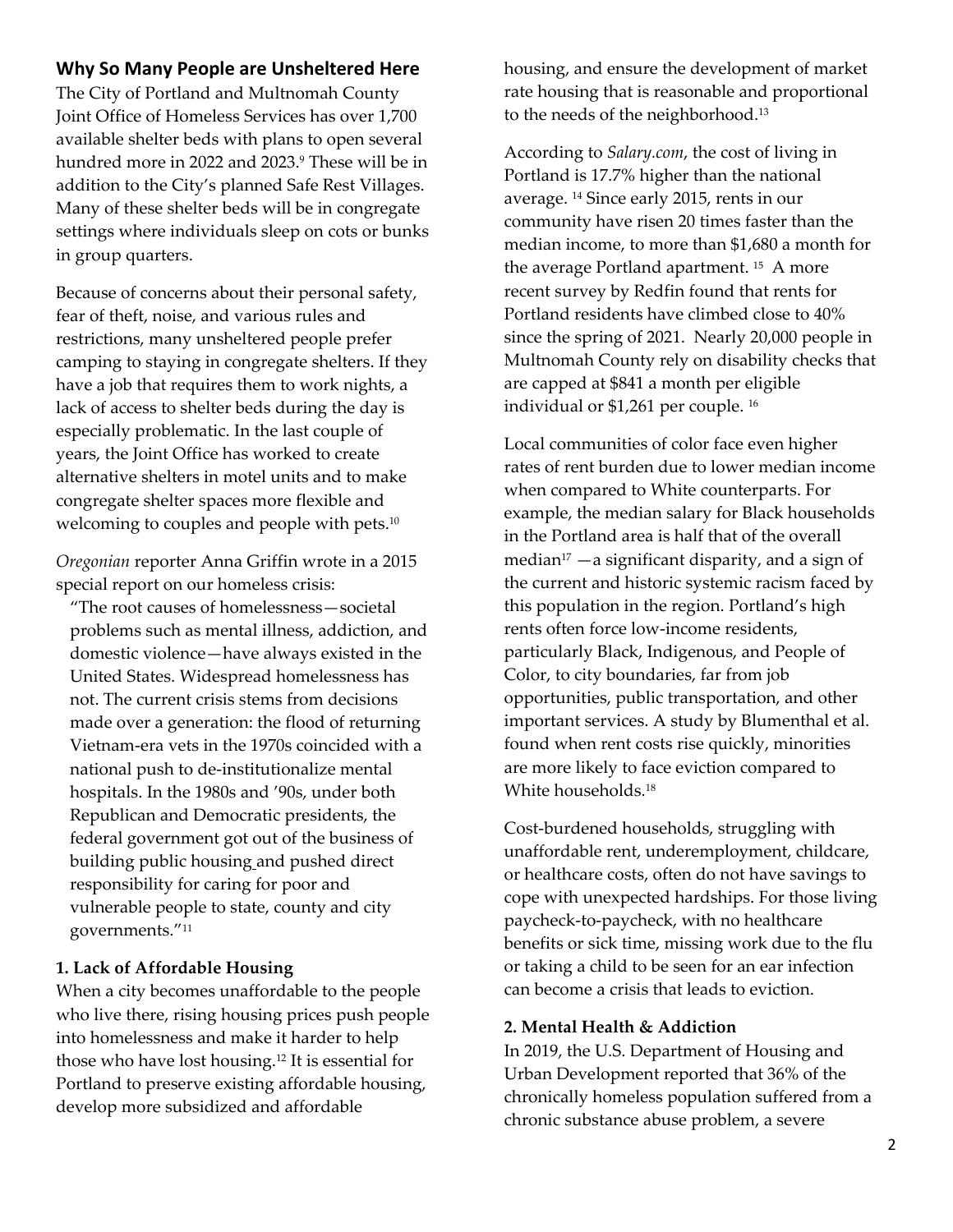mental illness, or both.19 The Institute of Medicine stated that "not only can homelessness be a consequence of mental illness, but a homeless life may cause and perpetuate emotional problems."20 Accessing and maintaining mental health or addiction treatment services can be nearly impossible for individuals who are unsheltered and struggling to survive, especially without essentials like a cell phone and personal identification.

#### **3. Methamphetamine (Meth)**

Meth and opiates increase homelessness in our community. Meth began flooding into Portland around 2013. By January 2020, the City of Portland closed its downtown sobering station, finding that it was unequipped to help people addicted to the new forms of meth.<sup>21, 22</sup>

In 2021, Rachel Solotaroff, recent CEO of Central City Concern in Portland, reported:

"The degree of mental-health disturbance; the wave of psychosis; the profound disorganization [is something] I've never seen before…If they're not raging and agitated, they can be completely noncommunicative. Treating addiction [relies] on your ability to have a connection with someone. But I've never experienced something like this —where there's no way in to that person."

Susan Partovi, a physician for unsheltered people in Los Angeles since 2003, recently agreed:

"Now almost everyone we see when we do homeless outreach on the streets is on meth. Meth may now be causing long-term psychosis, similar to schizophrenia, that lasts even after they're not using anymore."<sup>23</sup>

There is no available medication that subdues meth cravings sufficiently for addicts to stop using the drug and repair their lives.<sup>24</sup> The most effective treatments for meth addiction available today are behavioral therapies that provide rewards for engaging in treatment and abstaining from taking meth.25 Until recently, few homeless service providers have talked

about the impact of meth on the people they serve—perhaps out of fear of stigmatizing many homeless individuals unfairly as drug addicts. Policy makers and advocates have also preferred to talk only about the need for affordable housing, which is a big piece of the solution, but does not address the urgent need for publicly funded meth and opioid treatments.<sup>26</sup> In 2021, Mental Health America ranked Oregon in the middle of all states for access to treatment for alcohol and illicit drugs.27

## **4. Chronic Illness, Aging, and Disabilities**

It is important to recognize the extent to which aging, chronic illness, unmet acute health needs, and other disabilities also play a role in our unsheltered population.

Common health issues affecting unsheltered people include wounds and skin infections, malnutrition, dental and periodontal diseases, venereal diseases, hepatic cirrhosis secondary to alcoholism, infectious hepatitis related to intravenous (IV) drug abuse, and traumatic injuries such as contusions, lacerations, sprains, bruises, and superficial burns, as well as injuries due to assault or rape.<sup>28</sup>

Experiencing homelessness is stressful and makes it difficult to get treatment and rest to recuperate. It also makes it almost impossible to cope with aging, chronic illnesses, and disabilities. Examples of the difficulties our unsheltered neighbors face include:

- limited access to healthcare
- problems getting enough food
- trouble staying safe
- unsanitary living conditions
- exposure to severe weather.<sup>29</sup>

Managing chronic diseases that require routine doctor visits and medicine, such as hypertension, diabetes, and various mental disorders, often takes a back seat to more acute concerns such as injuries, infections, pneumonia, or simply surviving. Even when an unsheltered person gets medication, it may be stolen, lost, or thrown out during sweeps of homeless encampments.<sup>30</sup>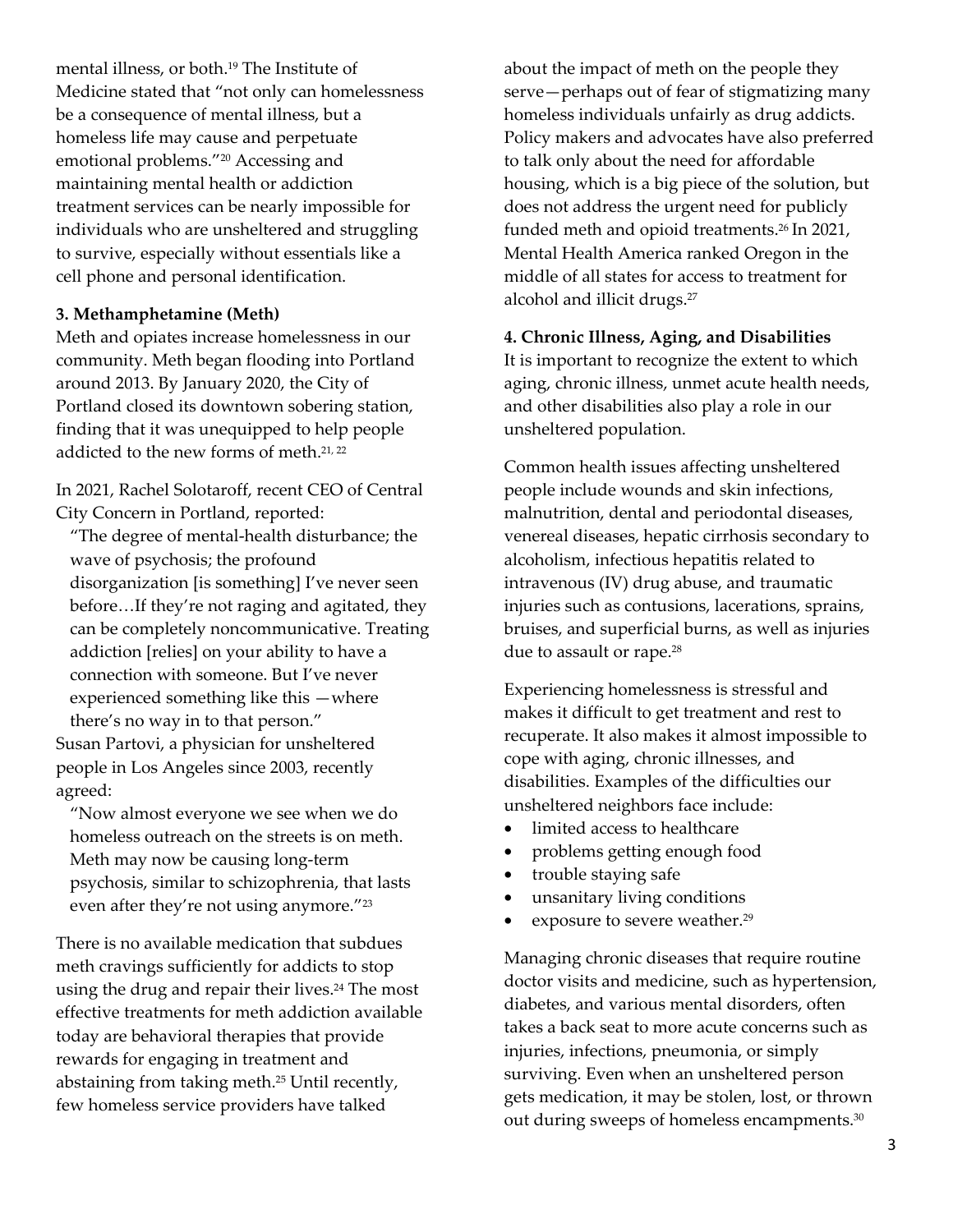## **Who Is Unsheltered in Portland?**

The unsheltered population in Multnomah County is more likely to suffer from addiction disorders and mental illness, or have been homeless for longer periods than those found in shelters or transitional housing.<sup>31</sup> People of Color make up an increasing percentage of our unsheltered population, with a particularly large increase in Black and Native Americans. Although people of color make up only 29% of the Multnomah County population, they comprise 63% of our homeless population in 2019.32

The percentage of unsheltered people who reported one or more disabling conditions including physical disabilities, mental illnesses, and substance use disorders — was 78% in 2019.33

Oregon's biggest cities hold most of the unsheltered population. Less than a quarter of the statewide homeless population resides in the suburbs and only 9% of homeless individuals live in rural areas of Oregon.34

Simply having an income is not sufficient to prevent homelessness. 25-60% of Portland residents experiencing homelessness are employed. 35 Many others have a disability income or pension, such as from the Veterans Administration. However, full-time employment in Portland at minimum wage means paying about 64% of one's income for rent. Allocating funds to other essentials such as food, medical needs, and transportation can mean missing rent payments and subsequent eviction.

Example: A Portland two-paycheck family of three—working full-time for minimum wage will struggle to pay an average two-bedroom apartment rent of \$2,315 per month. Social Security or disability income is also too meager to pay for most available rental housing. 36

Example: Successful *Street Roots* newspaper vendors sell about 50 papers per day 37 and at that rate, might find a studio apartment to rent but would have little money left for food, utilities, and other necessities.38

However, the problem is not only economic. Although most unsheltered Portland residents are men, the number of women experiencing homelessness has been growing here. For homeless adults, the highest reported rates of domestic violence are among women (59%) and those who identify as transgender (66%) and gender non-conforming (69%).39 Approximately 32% of homeless youth in Portland identify as sexual/gender minorities.<sup>40</sup> Women, and in particular women of color, are frequently exposed to additional violence once they become homeless.41

In Multnomah County, the number of our street and shelter population over the age of 55 increased by 23% between 2013 and 2019. 42

The 2019 Point in Time count documented that about 70% of those who are experiencing homelessness in Portland have lived in the area for more than two years.<sup>43</sup> Fewer than 10% of the current homeless population came to Portland in the last two years to seek services. Most people moved to the area due to family needs or job opportunities.44 Other studies have shown that unsheltered neighbors tend to gather in encampments near the local area with which they have the most ties, through past relationships, associations, and/or jobs.

## **Solutions to Portland Homelessness**

Portlanders have been helping our unsheltered neighbors by bringing food, first aid and personal care supplies, water, ice, clothing, tents, and sleeping bags.

Volunteers have stepped up to form clean-up programs to address accumulated trash, human waste, and needles. These include SOLVE's encampment clean-ups, Adopt a Block, Ground Score, Neighbors Helping Neighbors PDX, Tuesdays for Trash, and Clean Camp PDX.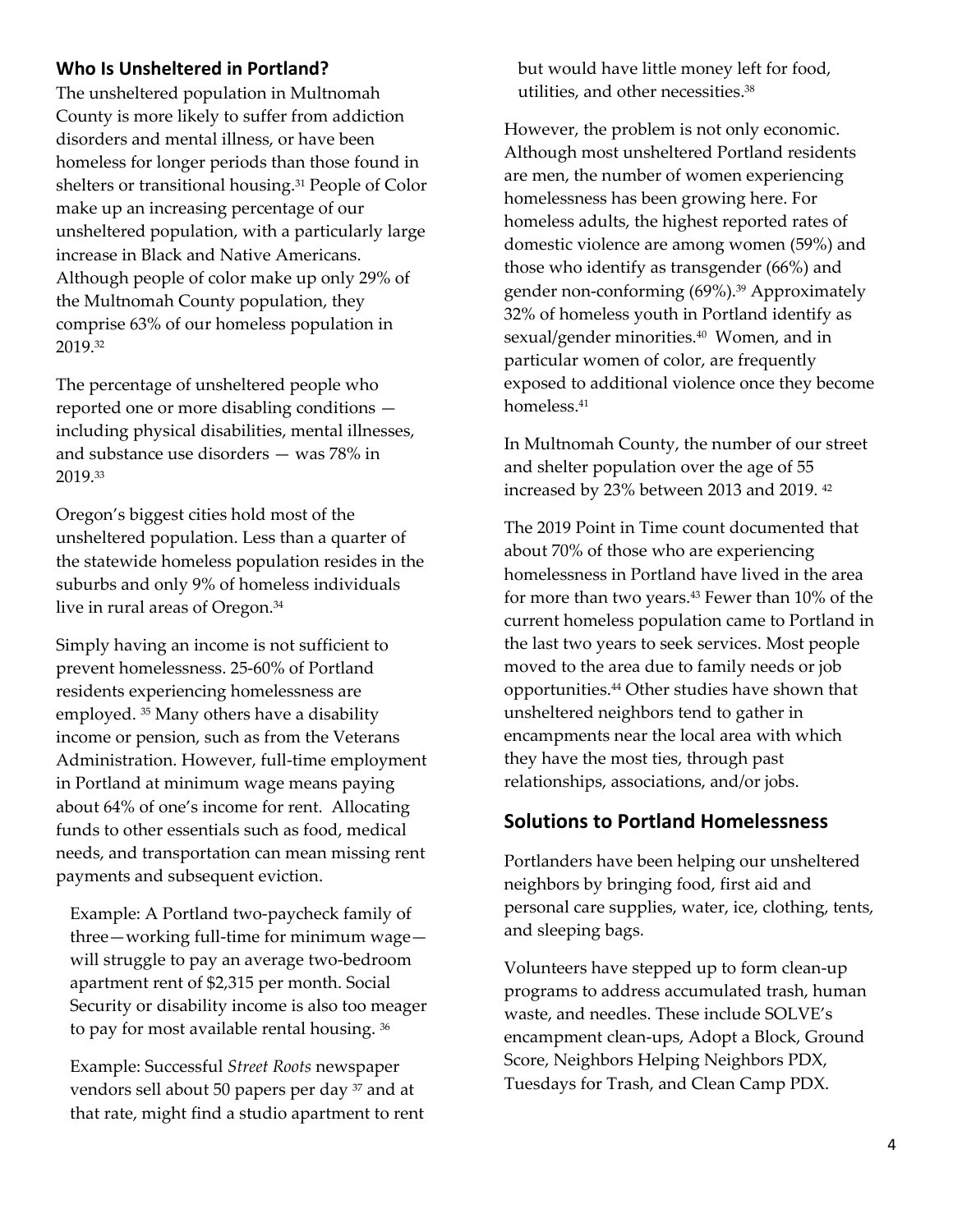Local government efforts to address homelessness have tended to focus on the following types of services:

**Emergency shelters**: People who have experienced economic shock turn to emergency shelters, often in a congregate setting, for shortterm nighttime stays and assistance with a wide range of services. In recent years, the concept of shelter has evolved to include:

- severe weather shelters;
- temporary or transitional shelters;
- enhanced overnight shelters;
- navigation centers;
- motel units;
- youth shelters; and
- alternative shelters including tiny houses, tents, sleeping pods, and safe parking encampments.

**Transitional Housing**: Temporary residence for up to 24 months, usually in leased apartments, motel rooms, or single room occupancy units; programs include wrap-around services to help people stabilize their lives.

**Rapid Re-housing***:* Supports newly homeless individuals and families to find and rent an apartment quickly and receive temporary community support services such as case management and financial assistance.

**Permanent Supportive Housing**: Provides chronically homeless individuals with long-term apartment housing and includes additional voluntary supports and services.

#### **The Housing First Model**

As its name suggests, the priority is to house people first, then later address the issues that caused their homelessness. Housing provides the stability needed to treat pre-existing psychiatric, substance abuse, and chronic disease issues, resulting in a higher success rate.45 The Housing First model offers flexibility and considers everyone's unique circumstances to help them get back on their feet. Housing First works—with only two months of rapid re-housing rent and

other assistance, 75-91% of local recipients stayed housed a year later.<sup>46</sup>

A 2016 study by the National Alliance to End Homelessness found that helping a person through a Housing First program saves \$31,545 compared to that person remaining homeless. Over a two-year period, housed individuals use fewer emergency services such as hospitals, jails, and emergency shelters than those who remained unhoused.47

## **More Affordable Housing is Needed**

Affordable housing benefits everyone in the community. It is not only about compassion for the few. The National Low Income Housing Coalition in Washington DC reports that building 100 affordable rental homes generates \$11.7 million in local income and 161 local jobs in the first year alone.<sup>48</sup>

Calgary, Canada has been one of the top five most livable cities in the world for nearly a decade. Safe, affordable housing is available to residents at all income levels. To accomplish this, Calgary sold surplus city-owned land to nonprofits at low prices. To further reduce costs, the city created a full-time affordable housing coordinator position to expedite applications for building permits. Calgary also funded a grant program to rebate planning and development fees. These strategies created thousands of additional affordable units.49

Local governments can incentivize developers to create affordable housing. They can reform zoning, provide public lands for affordable housing or shelters, minimize red tape and development costs, and simplify permitting. Some cities tax unoccupied units to encourage owners to lower rental rates. 50 In recent years, the City of Portland has taken some of these steps. For example, Menon at al. found that in 2010, when Portland waived development charges on construction of accessory dwelling units, applications quadrupled.<sup>51</sup>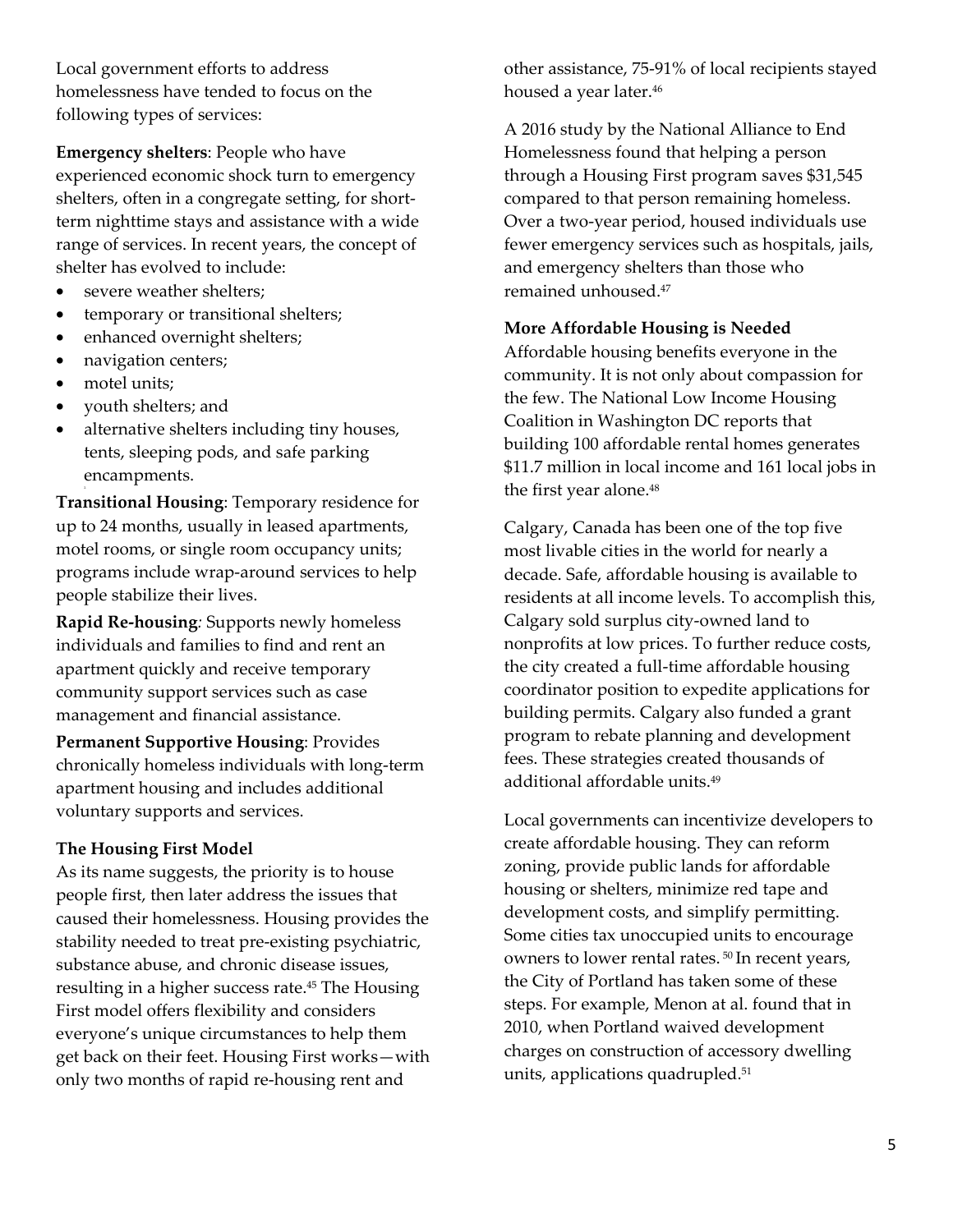In 2014, a program called A Home for Everyone united the City of Portland, Multnomah County, Home Forward, and the City of Gresham to use a Housing First approach aiming for a functional zero level of homelessness. A functional zero homeless community is like a good healthcare system—when people get sick, they receive rapid care and quickly recover. Since its inception, A Home for Everyone has doubled the number of people helped into permanent housing or through preventative programs and has more than tripled the number of emergency shelter beds.52 However, to provide for the people currently in need, we now need to develop 3,000 additional shelter beds.

Although A Home for Everyone has had considerable success, the City of Portland has gained only 1,532 new affordable rental units in 2019 and 2020.53 However, this is a faster rate of development than we have seen in prior years. Many thousands more Portlanders have been assisted to avoid eviction. However, it takes three to five years to bring each affordable housing project to completion. Most nonprofits attribute the lengthy development process to the layers of financing and grants required as well as the complex bureaucratic processes.

Several Portland faith communities have committed to building affordable housing on their land. An inventory by the City of Portland counted 609 acres of buildable land in Portland that are owned by 335 congregations.<sup>54</sup> One such congregation we talked with found that the City of Portland required extra infrastructure development for its project. This included installing street lighting and sidewalks, and upgrading transit stops. These extra costs have slowed nonprofit and faith-community affordable housing development here.55

At the current local rate of development, it will take at least three to five more years to meet local government's goal to provide 5,000 new units of affordable housing. Portland State University's Homeless Research Collaborative has estimated

that the actual level of need is for 19,324 more affordable units in Portland.56

## **Alternative Shelter Now**

Building affordable housing and congregate shelters or renting or purchasing motels are expensive and slow.57 In the interim, local emergency rooms and jails have become a catch-all for unsheltered people in crisis who are then discharged back to the streets without proper services, ensuring the cycle will continue. Camp sweeps are another costly non-solution for unsheltered persons. For example, cleaning one unsanctioned encampment a dozen times over a two-year period cost \$18,347. 58 Our unsheltered neighbors need places to stay that are welcoming, stable, and hygienic and that provide support services until the goal of permanent affordable housing becomes a reality.

Over half of Portland's unsheltered population could be quickly sheltered in various alternative shelters with support services. Multnomah County Joint Office of Homeless Services (JOHS) has defined alternative shelters as:

"… outdoor sites with tiny houses/pods that offer increased safety, security, community, and basic human needs to people who are living unhoused. A wide range of services can be provided in these alternative shelter sites, including on-site case management, physical and mental health services, and housing placement. Alternative Shelters are different from 'traditional' shelters, which are generally thought of as congregate shelters. ..Alternative shelters are also an alternative to motel sheltering, which is an option that has been made available to families, those with Covid-19 and other vulnerable populations during the pandemic. The goal for alternative shelters is to provide unique, low-barrier shelter options to serve those who may not feel comfortable accessing other shelter options."**<sup>59</sup>**

The concept of alternative shelter is further evolving from the JOHS definition to include additional options such as Portland's Safe Rest Villages, vehicle-based managed campsites, use of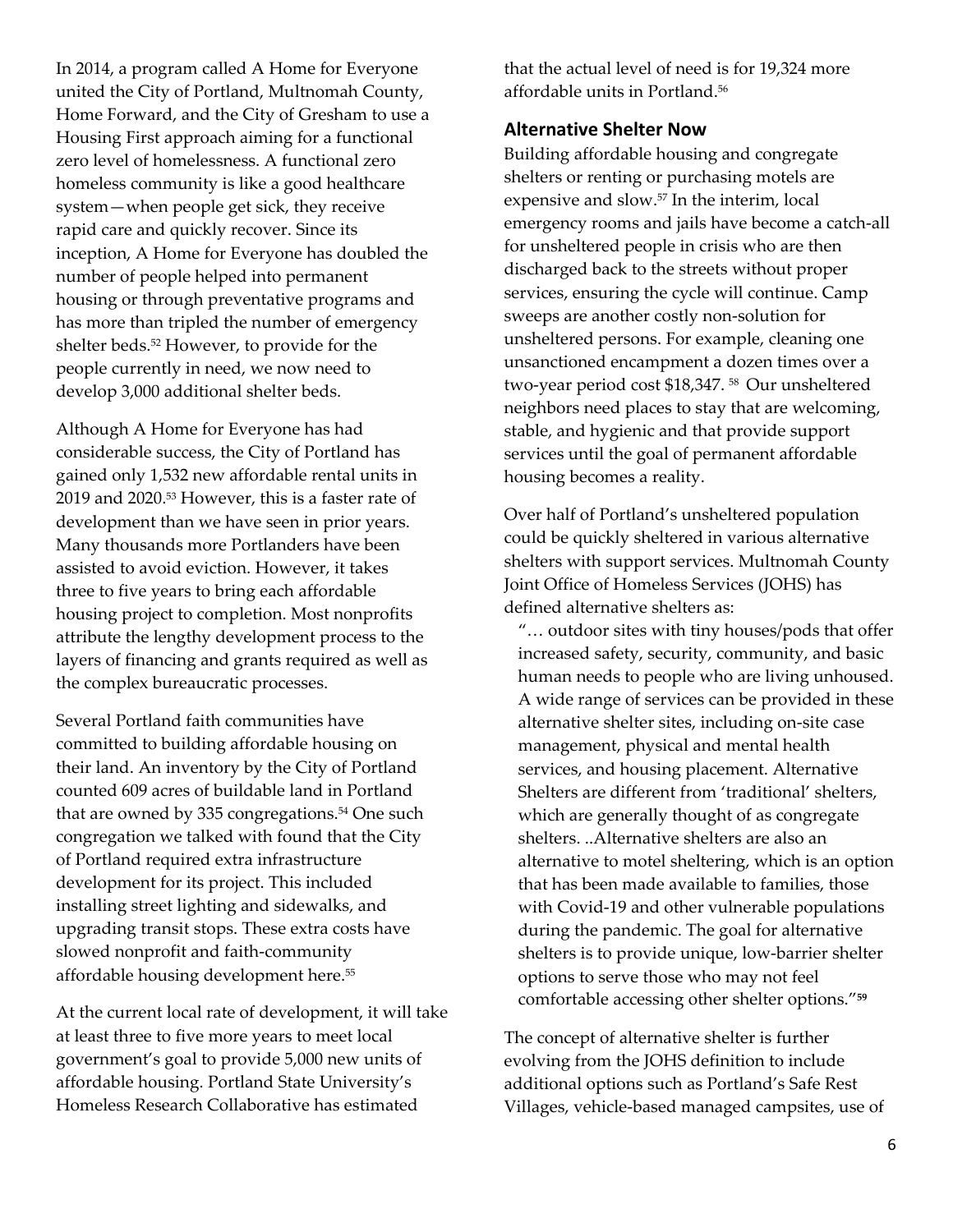faith-community-owned buildings as shelters, and culturally-specific shelters.

Compared to traditional congregate shelters and motels, alternative shelters are inexpensive and can be both built and disassembled quickly when they are no longer needed. They represent a scalable and effective response to our unsheltered crisis. This is complimentary to other local advocacy efforts such as the "3000 challenge" working to make vacant apartments available to unsheltered people with City and County rent assistance.<sup>60</sup>

However, to date, only a minimal amount of public funding has been made available for alternative shelter through the Joint Office of Homeless Services, which draws its funding primarily from the Metro's Supportive Housing Services Measure and local bond funding. Portland's Safe Rest Villages, in contrast, are being built by federal dollars through the American Rescue Plan Act. 61 Many of the smaller alternative shelters are at least partially constructed or assembled by volunteers. They offer sleeping pods that are stronger and more permanent than tents.

Weatherproof and lockable, sleeping pods have 64-100 square feet of interior space with a heater, light fixtures, and an electrical outlet. Most alternative shelter sites offer showers, toilets, a shared kitchenette, and a group gathering space. Most are supported by a diverse cadre of volunteers. Many empower the guests to have a voice in governance of the shelter. Most also offer support services such as case management, peer support, a day center, or service coordination.

Portland can end unauthorized and unsupported homeless encampments now. Private property owners throughout Portland can lease or donate their land for micro-villages and other alternative shelter models. A directory of

nonprofit organizations that stand ready to build, manage, or support alternative shelter options is included at the end of this report.

To sum up, alternative shelter programs are an underfunded and less known option for unsheltered people than more expensive, traditional congregate shelters or motels. Crowded, noisy, and over-stimulating large villages and congregate shelters can trigger fear, anxiety, and antisocial behavior among those who have a history of trauma or other mental health challenges.

Smaller alternative shelter options are better able to provide the personalized attention and support many individuals while they await access to permanent housing.

Smaller alternative shelter programs are easier to manage and have less impact on surrounding community. Consequently, neighbors are more likely to be welcoming and accepting. It is easier to find available space for a smaller alternative shelter. This can be on an under-utilized parking lot, or in collaboration with housing developers, faith communities, or individual land owners.

The creation of one hundred small-scale shelter alternatives dispersed through Portland neighborhoods, serving 10-15 people per village, would quickly shelter up to 1,500 of our currently unsheltered and unsupported neighbors.

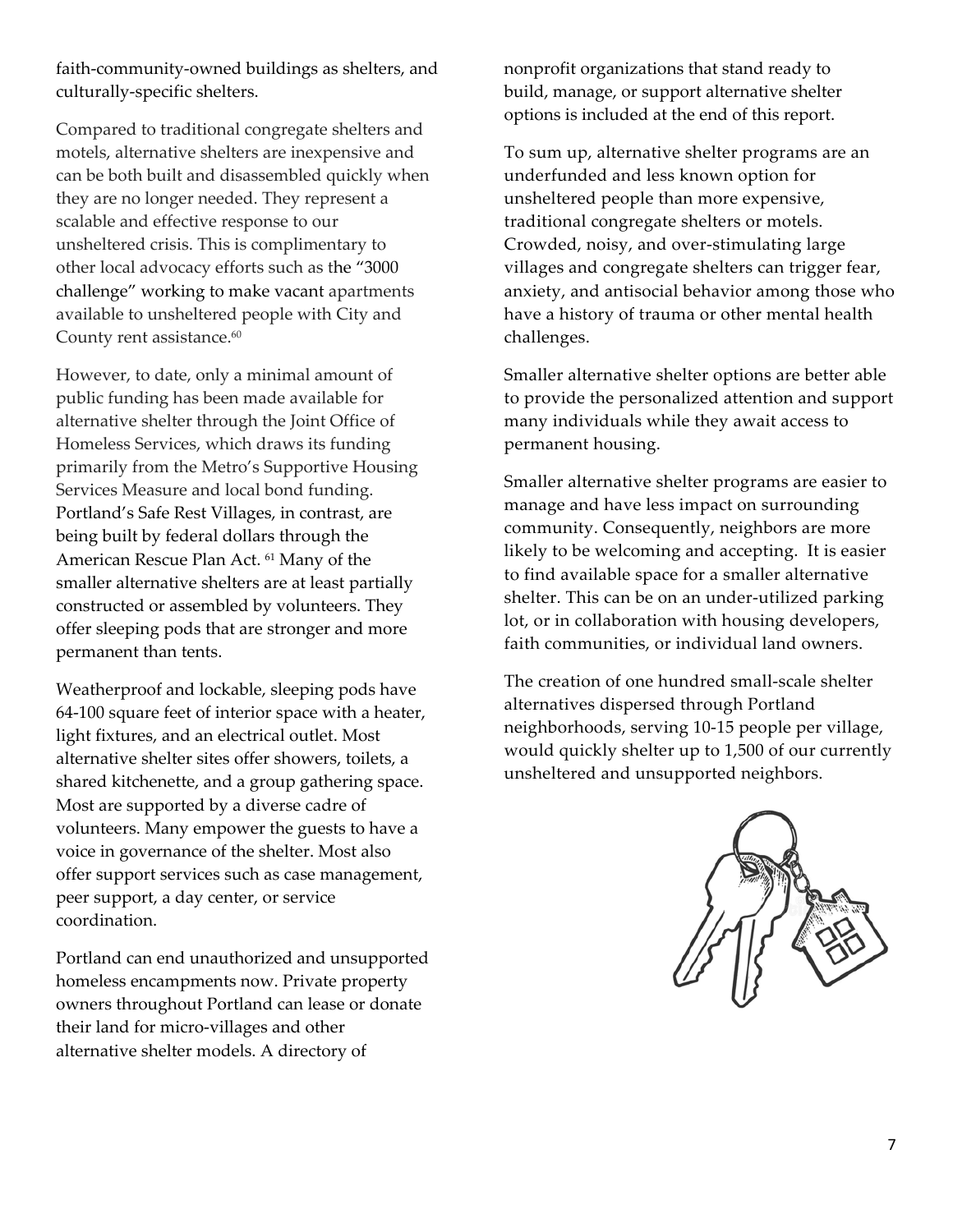## **Nonprofits approved as vendors of alternative shelter in Multnomah County through JOHS**

**AllGood**  https://allgoodnw.org/

**Beacon PDX**  https://beaconvillagepdx.org/

**Bridges to Change**  https://bridgestochange.com/

**Catholic Charities of Oregon**  www.catholiccharitiesoregon.org/

**Cultivate Initiatives**  www.cultivateinitiatives.org/

**Dignity Village**  https://dignityvillage.org/

**Greater Good NW**  www.greatergoodnorthwest.org

**Helping Hands Reentry Outreach Services**  https://helpinghandsreentry.org/

**Hazelnut Grove**  www.facebook.com/HazelnutGrovePDX

**Human Solutions**  https://humansolutions.org

**Oregon Trail of Hope**  https://oregonharborofhope.org/

**Right to Dream Too**  http://right2dreamtoo.blogspot.com/

**Straightway Services**  https://straightwayservices.webs.com/

**Volunteers of America**  https://www.voa.org/

**WeShine Initiatives**  https://weshinepdx.org/



## **Nonprofits that provide services for unsheltered people and support the development of alternative shelter**

**Afro Village**  www.afrovillagepdx.org

**Cascadia Behavioral Health**  https://cascadiabhc.org/

**Easter Seals**  https://www.easterseals.com/oregon

**Equi Institute**  https://www.equi-institute.org

**Family Promise**  https://familypromise.org/

**Gather Make Shelter**  https://gathermakeshelter.org/

**Historic Parkrose**  https://historicparkrose.com/

**Hygiene4All**  www.h4apdx.org/

**Native Wellness Institute**  www.nativewellness.com/

**Parkrose Community UCC**  www.parkroseucc.org/

**PDX Shelter Forum**  https://groups.io/g/pdxshelterforum/

**Pride NW**  www.pridenw.org/

**Rahab's Sisters**  https://rahabs-sisters.org/

**SE Uplift Houselessness Action Committee**  www.seuplift.org/se-uplift-houselessness-actioncommittee/

**Shelter Now**  www.shelternow.org

**Street Books**  http://streetbooks.org

**Trans PDX**  athen.oshea@gmail.com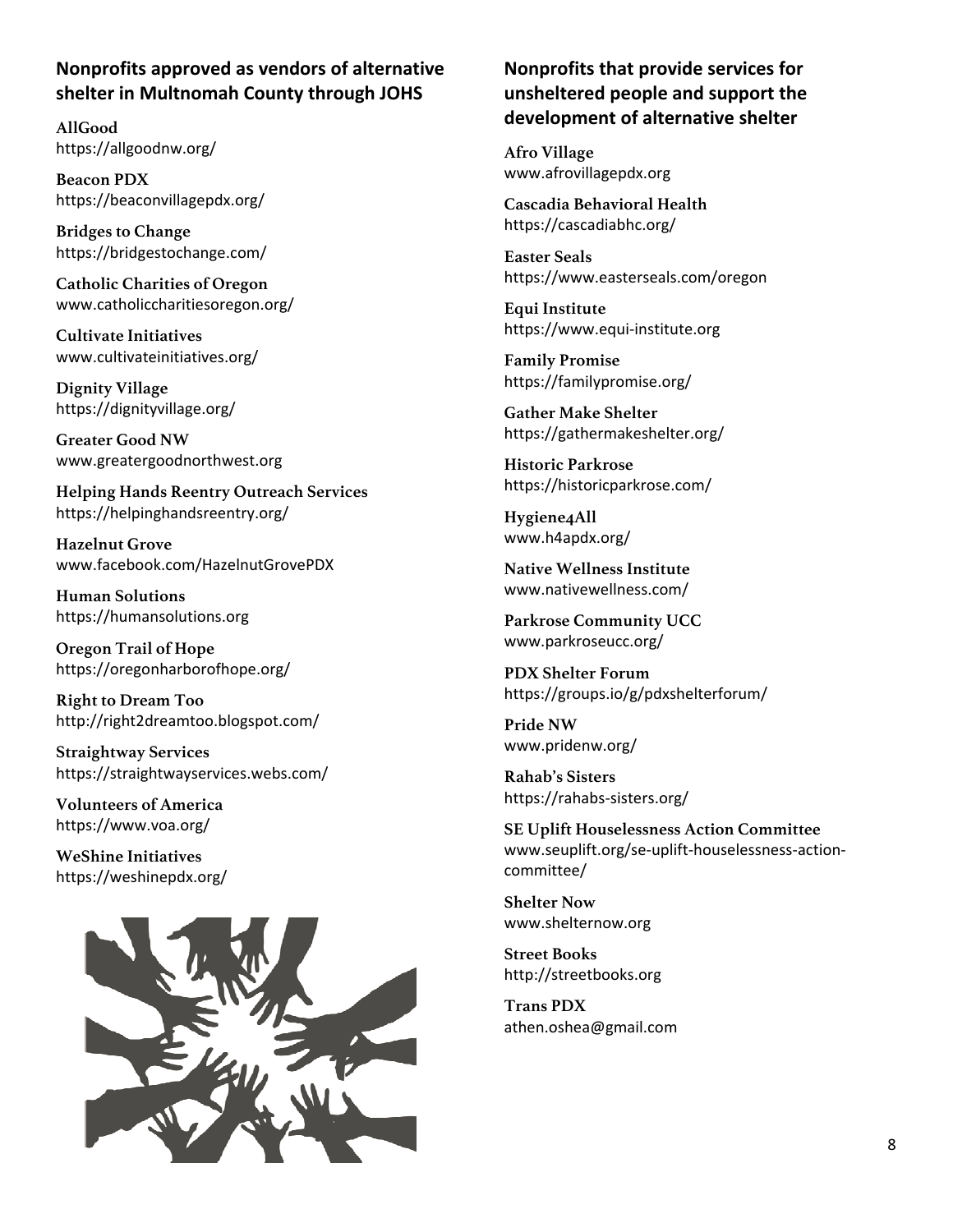<sup>1</sup> **Multnomah County**. 2022. News Release: Tri-county Point in Time Count numbers, shared regionally for first time, show shifts in homelessness. Online at: www.multco.us/johs/news/news-release-tri-countypoint-time-count-numbers-shared-regionally-first-timeshow-shifts 2 **State of Oregon**. 2022. House Bill 3115. Online at:

https://gov.oregonlive.com/bill/2021/HB3115/ 3 **Ellis, Rebecca**.2021. Federal analysis shows Oregon's

 $\overline{a}$ 

homeless population in decline prior to pandemic. Online at: www.opb.org/article/2021/03/19/federal-analysisshows-oregons-homeless-population-in-decline-prior-topandemic/ 4 **KGW8**. 2021. Impact of a single homeless camp: \$18,347 in

cleanup, 1,000+ complaints, endless conflict. Online at: www.kgw.com/article/news/investigations/the-impactof-a-single-homless-camp-portland/283-b7076cc9-e694-

4893-8141-38852830f739 5 **Russell, Kortney Lynn**. Crime Risk near Reported Homeless Encampments: a Spatial Analysis, Portland State University p. 54. Online at: https://pdxscholar.library.pdx.edu/cgi/viewcontent.cgi?a rticle=6636&context=open\_access\_etds 6

 **Carver, Bronwyn. 2021.** OPINION | After a sweep, 'where are we supposed to go?' *Street Roots*. Online at:

www.streetroots.org/news/2021/09/29/sweeps 7 **Ellis, Rebecca**. 2020. 113 People in Multnomah County died while homeless in 2019. Online at: www.opb.org/article/2020/12/21/113-people-inmultnomah-county-died-while-homeless-in-2019/

<sup>8</sup> **Vitelli, Romeo** PhD. 2021. Why is Homelessness So Stigmatized. *Psychology Today*. Online at: www.psychologytoday.com/us/blog/mediaspotlight/

202106/why-is-homelessness-so-stigmatized 9 **Joint Office on Homeless Services**, Multnomah County. 2022. Unprecedented Joint Office budget adds new shelter beds, behavioral health services, hygiene access — and an immediate infusion of supportive housing. Online at: www.multco.us/multnomahcounty/news/unprecedented-joint-office-budget-adds-

new-shelter-beds-behavioral-health 10 **Griggs, Taylor**. 2021. Congregate Shelter Benefits Debatable. *Street Roots.* Online at: www.streetroots.org/news/2021/11/24/congregate-

shelters 11 **Griffin, Anna**. 2015. Our Homeless Crisis. *Oregonian*. Online at: www.oregonlive.com/projects/portland-homeless/ 12 ECONorthwest. op cit.

<sup>13</sup> Tipping Point. 2019. Homelessness: Can We Solve It? Online at: https://tippingpoint.org/talk-homelessness <sup>14</sup> Salary.com. 2022. Cost of Living Calculator | Cost of Living in Portland, Oregon. Online at:

www.salary.com/research/cost-of-living/portland-or 15 **RentCafe**. 2022. Portland, OR Rental Market Trends. Online at: www.rentcafe.com/average-rent-markettrends/us/or/portland/; February 2022 16 **Social Security Administration**. 2022. SSI amounts for 2022

Online at: ssa.gov/oact/cola/SSI.html 2020. SSI Recipients by State and County, 2020. Online at: ssa.gov/policy/docs/statcomps/ssi\_sc/2020/or.html

<sup>17</sup> **2019 Hack Oregon Team**. 2019 Households of Color Earn Substantially Less than White Households. Online at: http://civicplatform.org/cards/household-income-by-

race 18 **Blumenthal**, **Pamela** et al. 2016. Strategies for Increasing Housing Supply in High-Cost Cities: DC Case Study p. 35. Urban Institute. Online at:

www.urban.org/sites/default/files/publication/83656/20 00907-strategies-for-increasing-housing-supply-in-high-

cost-cities-dc-case-study\_2.pdf 19 **United States Department of Housing and Urban Development** (HUD). 2019. HUD 2019 Continuum of Care Homeless Assistance Programs Homeless Populations and Subpopulations. Online at: https://files.hudexchange.info/reports/published/CoC\_P

opSub\_NatlTerrDC\_2019.pdf 20 **Institute of Medicine.** 1988. Homelessness, Health and Human Needs. Health Problems of Homeless People. Online at: www.ncbi.nlm.nih.gov/books/NBK218232/ 21 **Quinones, Sam**. 2021. I don't Know That I Would Even Call

it Meth Anymore. *The Atlantic.* Online at: www.theatlantic.com/magazine/archive/2021/11/the-

new-meth/620174/<br><sup>22</sup> Bailey Jr., Everton. 2020. Central City Concern closes Portland sobering station. *The Columbian*. Online at: https://www.columbian.com/news/2020/jan/06/centralcity-concern-closes-portland-sobering-station/ 23 Ibid.

 $24$  Ibid.

<sup>25</sup> **National Institute on Drug Abuse**. 2019. What Treatments Are Effective for People Who Misuse Methamphetamine?. Online at: www.drugabuse.gov/publications/researchreports/methamphetamine/what-treatments-areeffective-people-who-misuse-methamphetamine 26 Quinones, Sam. op cit.

<sup>27</sup> **Mental Health America**. 2021. The State of Mental Health in America. Online at: www.mamh.org/assets/files/2021- State-of-Mental-Health-in-America.pdf<br><sup>28</sup> Institute of Medicine. op cit.

<sup>29</sup> **MedlinePlus**. 2021. Homeless Health Concerns. Online at: https://medlineplus.gov/homelesshealthconcerns.html